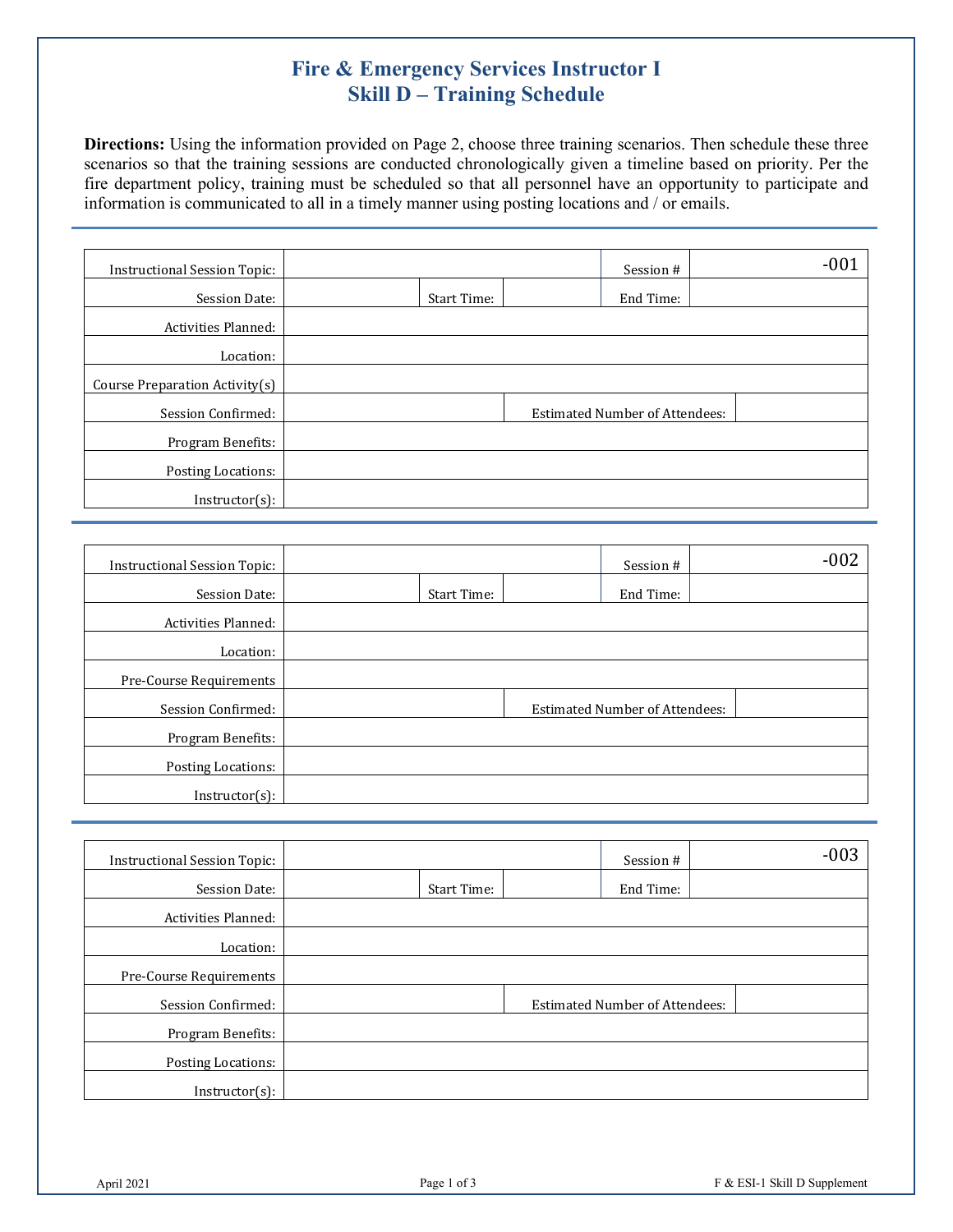## **Fire & Emergency Services Instructor I Skill D – Training Schedule**

**Directions:** Using the training scenarios below, schedule any three sessions **chronologically** for the year.

**Radio/Communication Procedures & Etiquette:** New equipment is installed at the local 911 center. Mobile and portable radios are programmed for the new system and need distributed to each fire department. Full implementation of the new system will take effect **April 1st**, so all personnel must complete the training prior to switching to the new system.

**Apparatus Inspections:** Your department aerial was involved in an accident that was the result of a brake failure. A comprehensive investigation revealed daily inspections were not consistently being performed. To limit future liability, the insurance company gave you 30 days to train all drivers/operators on how to perform a daily apparatus check. At the expiration of the 30 days or when all operators have completed the training (if less than 30 days), you are required to provide a detailed training report. All training must be completed by **March 10th**.

**Accountability:** In preparation for an annual burn training session to be conducted in **August** a review of the accountability system (policy and procedures), inspection, SCBA donning/doffing, and inspection of PPE needs to be conducted for all members participating prior to the training.

**Thermal Imaging Camera Operations:** Your fire department received grant funding to purchase new thermal imaging cameras. Before these cameras can be placed in service all personnel must receive training. Delivery of the cameras is scheduled for **February 12th**.

**Fire Prevention Week Activities:** In preparation for Fire Prevention Week in **October,** there are several programs that need to be presented at local schools, churches, restaurants, and elderly housing complexes.

**CPR & Medical Training:** To meet annual requirements, CPR and medical refresher training needs to be completed at the beginning of each quarter (**i.e., March, June, September, December**). All personnel are required to maintain these credentials as condition of service.

**Public Building Safety Inspection:** On occasion, local business owners request that someone do a fire safety inspection for their facility(s). To ensure the fire department policy and procedures are followed, the Department's fire inspector needs to conduct several training sessions for the fire department officers. These training sessions need to be completed once a quarter with the first beginning in the month of **April**.

**Lock Out/Tag Out:** In preparation for the disaster training exercise at the ABC Chemical Company scheduled for **May 11<sup>th</sup>**, all personnel must attend a training session to review policies and procedures prior to participating in the exercise.

**Portable Equipment Inspection & Maintenance:** The department recently initiated a program that direct all personnel to review the inspection and maintenance procedures of all portable equipment carried on the apparatus. This will help ensure all equipment are stored in an operational ready state and that broken or damaged equipment are properly tagged out of service and removed for repair.